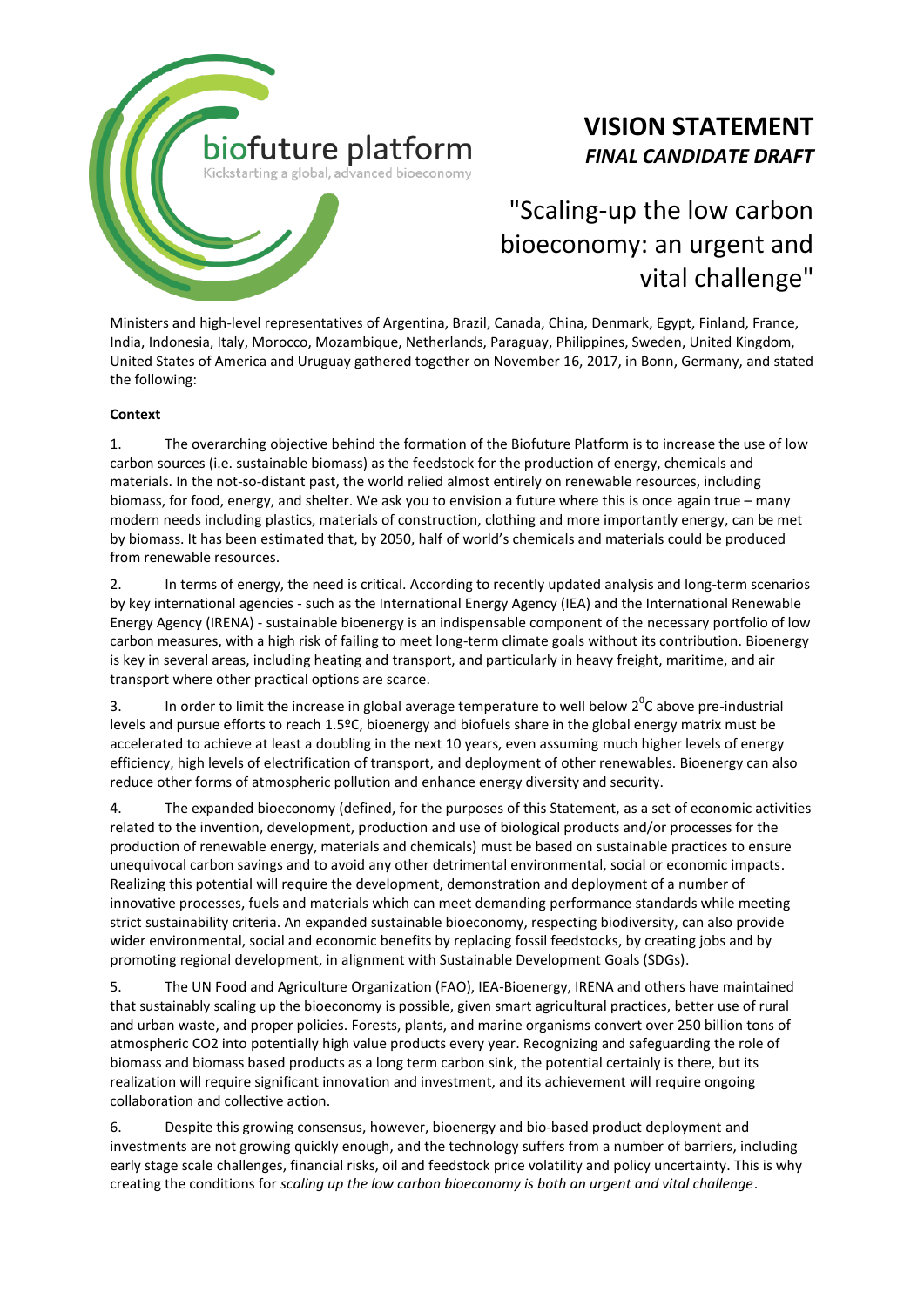## **Vision and Aspirational Targets**

7. According to the best available projections by international agencies such as the IEA and IRENA, by 2030 there will need to be a widespread increase in the production and use of sustainable biofuels and bioproducts, including a doubling of the contribution of sustainable modern bioenergy to final energy demand and a tripling of the share of sustainable, low carbon fuels as a percentage of transport fuels, including sea and air transport.

8. Noting those projections, the 20 Biofuture countries are determined to lead the way forward by contributing, according to their own national circumstances, policies, targets, and points of departure, to the following aspirational, collective goals for 2030:

- Significantly increase the contribution of sustainable modern bioenergy to final energy demand.
- Significantly increase the share of sustainable, low carbon biofuels as a percentage of transport fuels (including sea and air transport).
- Progressively increase the average lifecycle carbon savings from biofuels production compared to fossil fuels.
- Spur bioeconomy innovation and the commercial advancement for production of low carbon biofuels at scale so that they become broadly cost competitive with fossil fuels when the value of the carbon savings is taken into account.
- Significantly increase global investments in the sustainable low carbon bioeconomy, including on advanced, flexible biorefineries capable of producing energy and and bio-based products.
- Multiply the expenditure by governments and industry on research and innovation in the bioeconomy.

## **Taking action**

9. Delivering this inspiring but challenging vision will require a coordinated international effort involving a wide number of stakeholders. It will be up to individual member countries and stakeholders to explore the potential of possible actions and implement a strategy given their circumstances. It will be important for governments at all levels, academia, industry and finance institutions to work together to develop a comprehensive suite of actions for consideration and to collectively pave the way to a lower carbon future.

10. Taking action is urgent, and some actions already being implemented by different countries and other stakeholders, which may serve as examples for others to consider, include the following:

#### *By governments***:**

- Provide supporting policies, programmes and regulatory frameworks to enable the development and deployment of sustainable biofuels and bio-products. Examples of such policies – a number of them already being implemented in Biofuture countries, according to their national reality and circumstances, include:
	- **-** Removing inefficient subsidies for the production and use of fossil fuels;
	- **-** Introducing carbon pricing regimes covering a wide range of energy sectors and scales of operation;
	- **-** Establishing specific targets and/or mandates for deployment of biofuels in transport;
	- **-** Facilitating market development by active national procurement of advanced biofuels and bioproducts when performance specifications are achieved;
	- **-** Implementing specific incentive regimes for more efficient forms of bioenergy, directly tied to their carbon emission savings;
	- **-** Incorporating the low-carbon bioeconomy in emerging national circular economy strategies, including the use of rural and urban waste as feedstocks;
	- **-** Establishing integrated value chains linking a wide range of industries and organizations from biomass growers to bio-product and bioenergy users;
	- **-** Promote international biofuels trade by fostering sustainability and quality standards for biofuels;
	- **-** Design and implement practical, science-based sustainability frameworks and regulations, including, among other mechanisms, carbon life-cycle (well-to-wheel) analysis and risk-based approaches;